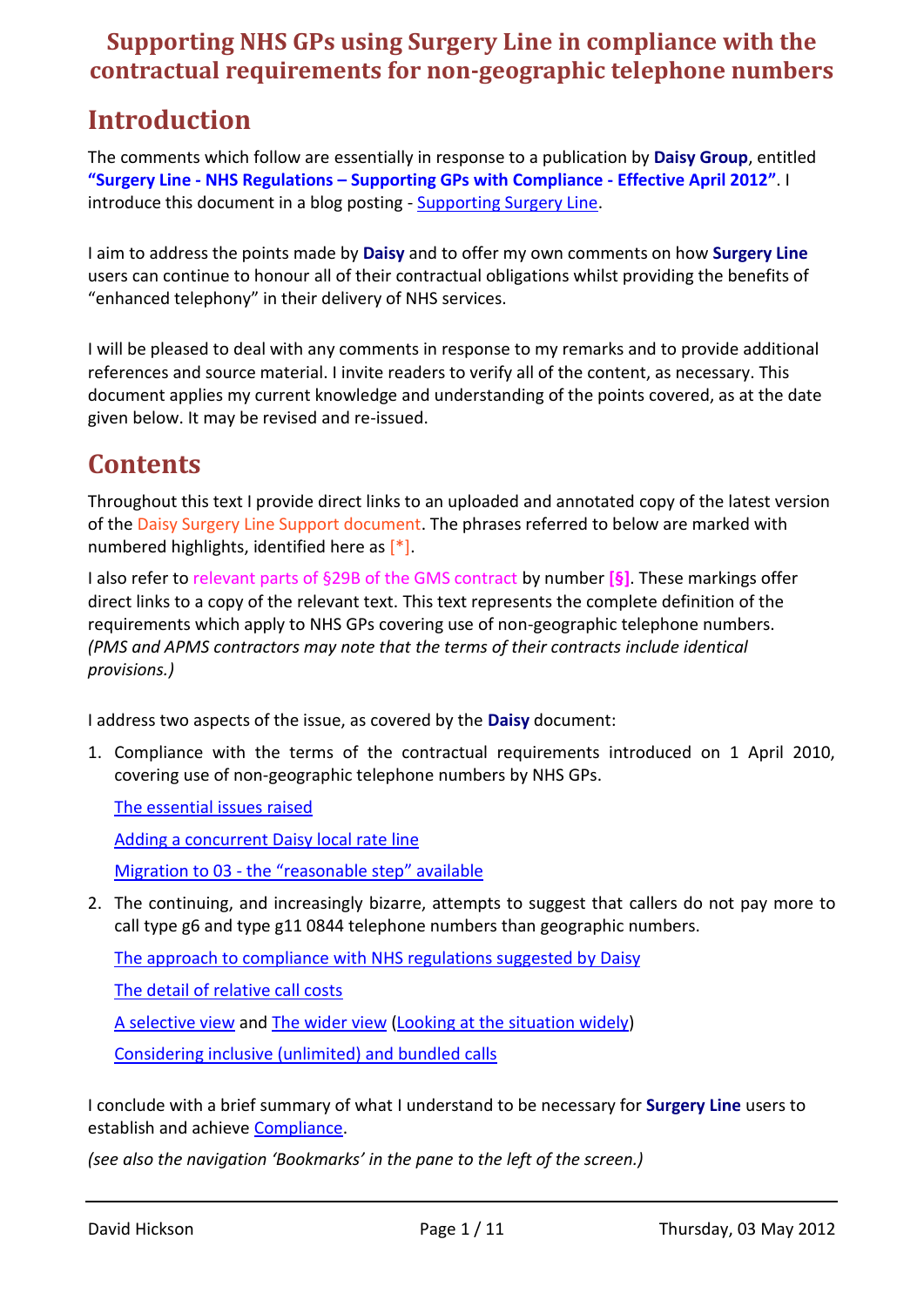## **The contractual requirements**

## <span id="page-1-0"></span>*The essential issues raised*

For those already using non-geographic numbers on 1 April 2010, the action required depends on the determination of:

*"whether, having regard to the arrangement as a whole, persons pay more to make relevant calls than they would to make equivalent calls to a geographical number"* [\[§29B.1\]](http://tinyurl.com/dhtiny/docs?gms29b.pdf#D29B1) [\[\\*11\]](http://tinyurl.com/dhtiny/docs?slsupapr.pdf#D10).

If they do not pay more, then no further action is required.

*(Daisy seems to be arguing that no action is required [\[\\*16\]](http://tinyurl.com/dhtiny/docs?slsupapr.pdf#D10)[\[\\*53\]](http://tinyurl.com/dhtiny/docs?slsupapr.pdf#D50), but yet that action is required [\[\\*54\]](http://tinyurl.com/dhtiny/docs?slsupapr.pdf#D50). This serves to highlight the increasingly complex nature of successive attempts to support the bizarre claim that callers do not pay more to call the 0844 numbers used for Surgery Line, when this is blatantly untrue.)*

If they do pay more, then contractors **must** take "reasonable" steps to **ensure** that this situation ceases [\[§29B.2.2\]](http://tinyurl.com/dhtiny/docs?gms29b.pdf#D29B2). As GPs cannot determine the charges levied by telephone companies for calling particular types of number, this has to involve changing the telephone number used.

*(Following Daisy's suggestion to introduce an alternative number would make no difference to what callers pay to call the original number, if this remains in use, as suggested by Daisy [\[\\*54\]](http://tinyurl.com/dhtiny/docs?slsupapr.pdf#D50). It is only if the alternative number replaces the expensive number that a practice would ensure that callers cease paying more than the cost of an equivalent call to a geographic number*  $[^{*}24]$ *.*)

Only if no "reasonable" step is available to ensure that callers do not pay more, must contractors **consider** other measures for relieving the situation [\[§29B.4\]](http://tinyurl.com/dhtiny/docs?gms29b.pdf#D29B4). A call back system is the only measure referred to in the actual contractual requirements, however the possibility of considering other measures, such as introducing an additional concurrent line [\[\\*54\]](http://tinyurl.com/dhtiny/docs?slsupapr.pdf#D50), is not precluded.

*(It is important to understand that Daisy's suggestion of adding an additional concurrent line cannot amount to a reasonable step to ensure that calls do not pay more. It need only be considered if callers do pay more and no reasonable step to prevent this is available. Whilst the former is true (although disputed), the latter is untrue (as I explain below - [Migration to 03 -](#page-3-0) the [reasonable step available\)](#page-3-0).*

The only measure that amounts to complete compliance, if the number currently in use causes callers to pay more, is taking a reasonable step to **ensure** that callers do not pay more, i.e. ceasing use of that number. *(It would not be reasonable for a practice to consider negotiating guaranteed special terms for calls to its surgeries with every provider of telephone call services to its callers.)*

If an expensive number is retained, compliance may only be achieved by demonstrating that following an available step which would ensure that callers cease to not pay "more" is not "reasonable". Despite claiming to be *"Supporting GPs with Compliance"*, **Daisy** fails to offer advice on whether the terms it offers for migration to 03 are unusual and thereby 'unreasonable'.

Those not using non-geographic numbers on 1 April 2010 are simply prohibited from entering into an arrangement whereby callers pay more [§29B].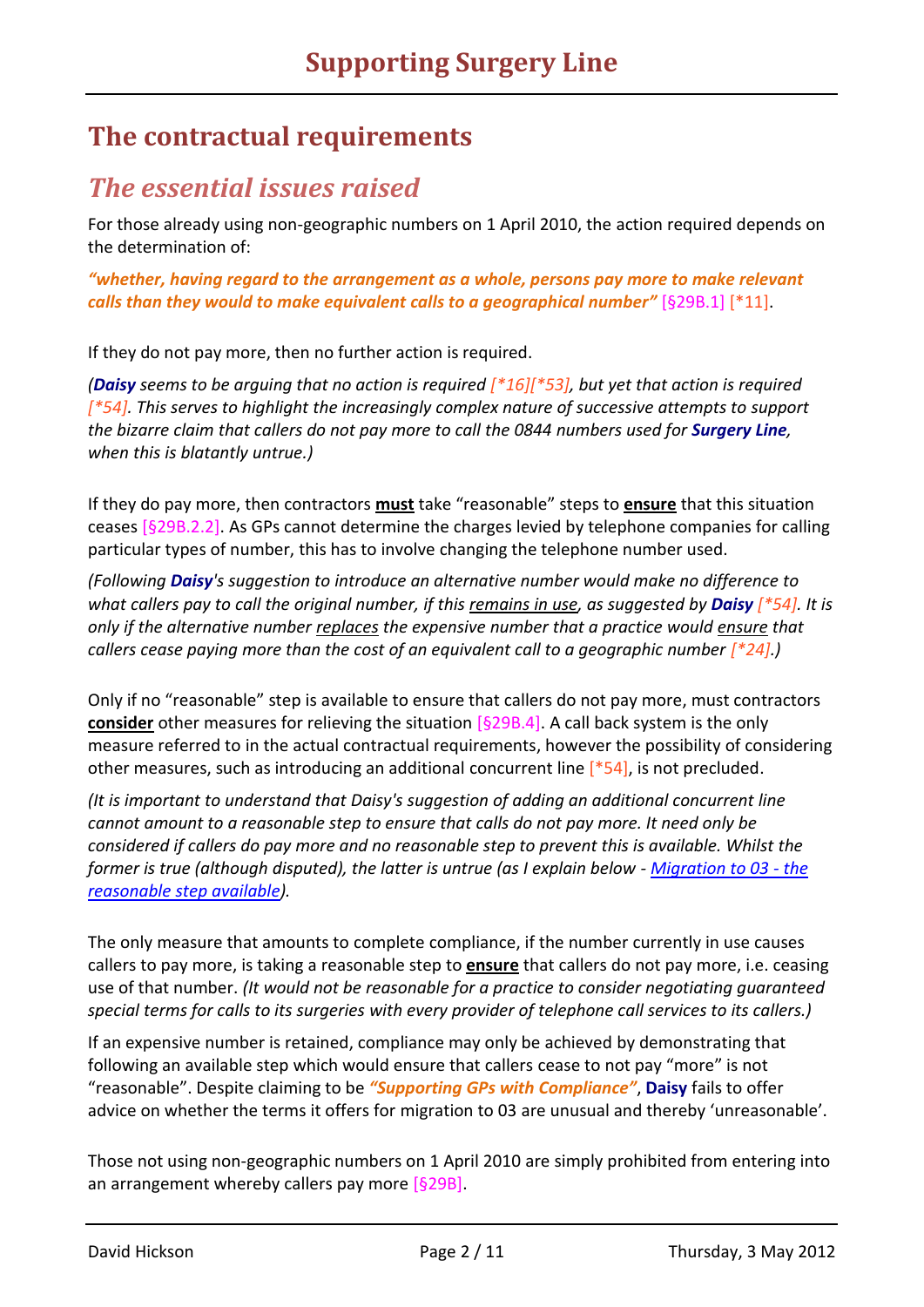# <span id="page-2-0"></span>*Adding a concurrent Daisy local rate line*

If the original number being used **is not** more expensive to call, then compliance is not in question [\[\\*22\]](http://tinyurl.com/dhtiny/docs?slsupapr.pdf#D20). Adding an additional concurrent line [\[\\*54\]](http://tinyurl.com/dhtiny/docs?slsupapr.pdf#D50) under such circumstances would serve only to complicate the arrangements. **Daisy**'s suggestion that some action is necessary to achieve compliance indicates an admission that callers do pay more, as it would otherwise be a wholly unnecessary expense for the practice and would simply create confusion for patients.

If the original number being used **is** more expensive to call [\[\\*23\]](http://tinyurl.com/dhtiny/docs?slsupapr.pdf#D20), then it is only if the introduction of *"an alternative geographic rate (i.e. 01/02/03) number"* [\[\\*24\]](http://tinyurl.com/dhtiny/docs?slsupapr.pdf#D20) **ensures** that callers will not pay more, by not calling the original number, that it could have any bearing on compliance [\[§29B2.2\]](http://tinyurl.com/dhtiny/docs?gms29b.pdf#D29B2).

If the original number is retained, offering the benefit of a better service alternative at higher cost  $[$ \*55], this would represent an additional breach of the fundamental principles of the NHS offering what is known as a 'two-tier' service.

*(The concept of a two-tier service may be quite natural to Daisy. PCTs and practices will recognise that it has no place in our NHS, where choice is never linked to price.)*

**Daisy** claims support for its suggestion that its customers acquire an additional telephone line from the "Further Guidance" recently issued to NHS Managers and contractors by the **Department of Health** [\[\\*21\]](http://tinyurl.com/dhtiny/docs?slsupapr.pdf#D20). This refers to the possibility that providing an alternative geographic rate number **may ensure** that persons do not pay more (as quoted by **Daisy** [\[\\*24\]](http://tinyurl.com/dhtiny/docs?slsupapr.pdf#D20)). Some very particular measures would however be required to achieve this if the original number remained in use, rather than being replaced by the alternative.

The degree of understanding of telephone charges, notably in the context of information previously issued by many practices about what is paid to call 0844 numbers, denies the possibility of **ensuring** that persons do not pay more by simply publishing two numbers. *(The principle that 'choice' in the NHS is never linked to price has recently been strongly re-asserted. This applies whether or not the patient has the information necessary to make the choice.*)

*It is vital to understand that the Department of Health "Further Guidance" can only comment on the provisions of the contracts, the terms of which are specified in statute. It cannot revise them, nor can it be considered to form part of the actual contractual provisions, which remain in force.*

*It cannot provide any authority for interpretation of the terms of the contractual provisions. Its primary function is to correct obvious and specific misrepresentations that have been circulated.*

*It is not "New Guidance" [\[\\*21\]](http://tinyurl.com/dhtiny/docs?slsupapr.pdf#D20) that can alter the position. It is "Further Guidance" on unchanged provisions which came into effect in April 2010, but have been misunderstood and misrepresented. It can only be "new" to those who have misunderstood, or misrepresented, the provisions.*

<span id="page-2-1"></span>Reasonable steps that may be taken to **ensure** that callers do not "pay more" must be taken to achieve compliance  $[§29B.2.2]$ . If callers are not paying more, then no action is necessary. A step that fails to ensure that callers do not "pay more" has no bearing on compliance.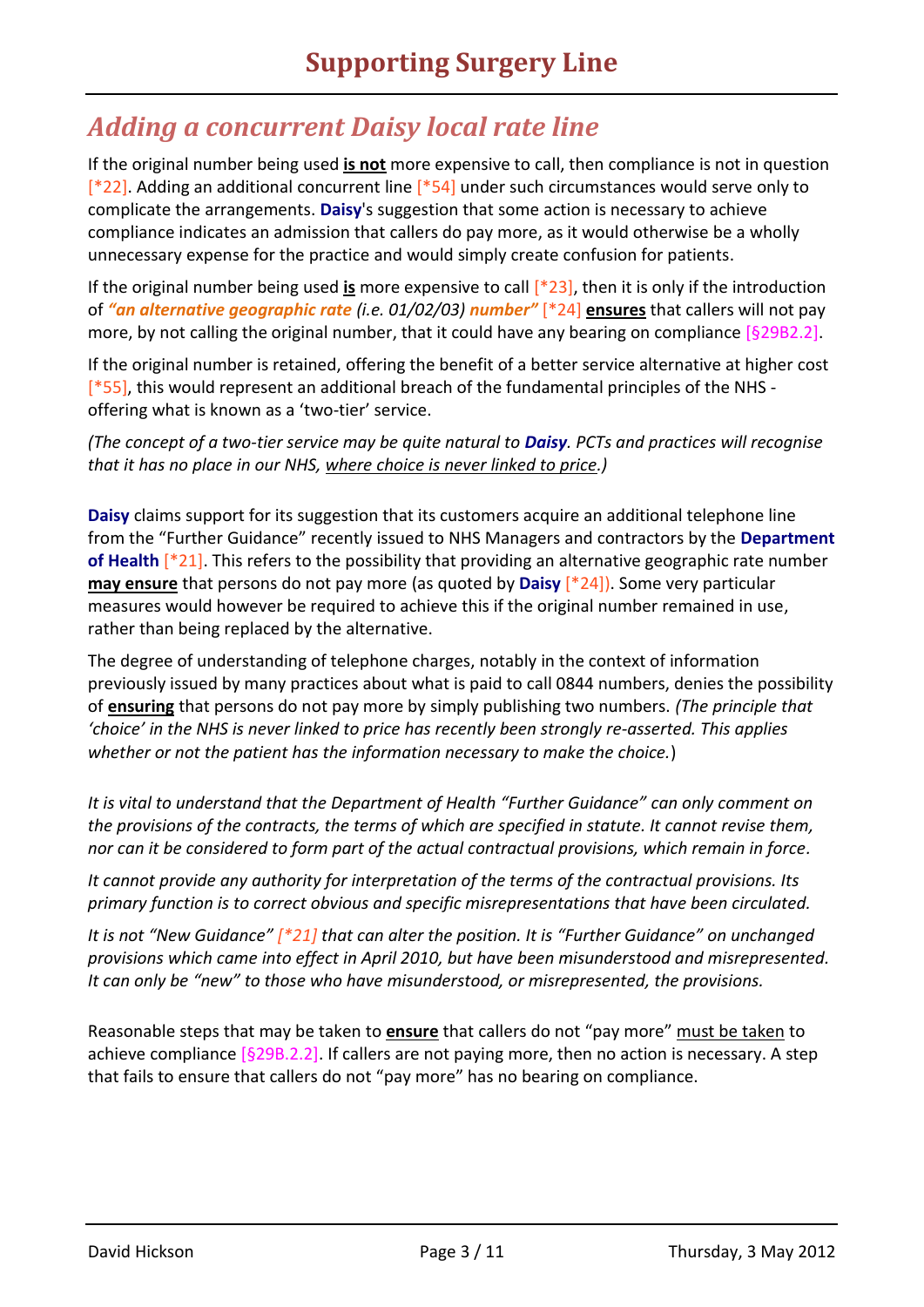## <span id="page-3-0"></span>*Migration to 03 - the reasonable step available*

In covering this matter, I also address [The effect of migration from 084 to 034](#page-3-1) and [NHS service](#page-4-0)  [providers and their business partners.](#page-4-0)

For those seeking to, or contractually obliged to, retain the features of a non-geographic number (sometimes referred to as "enhanced telephony"), the only way of achieving compliance is by migrating to a 03 number. 03 numbers provide an assurance of compliance, because the charge for calling a 03 number is assuredly no greater than that of calling a geographic number [\[§29B.2.1\]](http://tinyurl.com/dhtiny/docs?gms29b.pdf#D29B2). *(This is [confirmed and explained by Ofcom](http://consumers.ofcom.org.uk/2008/12/the-03-alternative/) and [acknowledged by Daisy.](http://www.daisygroupplc.com/03-bundles))*

At one time, **Ofcom** was considering the possibility of applying similar charging conditions to 0845 numbers (although never 0844). Some telephone companies, notably **BT**, anticipated this expected move by making calls to 0845 numbers inclusive in packages. The **Department of Health** had to take this possibility into account by not applying an explicit ban on use of 084 numbers in 2009. **Ofcom** has however now abandoned this idea, have made a determination that 03 shall remain as *"the only geographically rated non-geographic number range"*. *(If the contractual requirements were to be re-drafted in the light of this decision, then they could be much simpler specifying 03 as the only non-geographic range that could be used in the provision of NHS services.)*

**Surgery Line** is offered on the 034 range of 03 numbers - see [Different Number Ranges.](http://www.networkeuropegroup.com/DifferentNumberRanges.html) This range is reserved exclusively for the purpose of migration from the equivalent 084 number. Migration to 03 is therefore a step that is available to **Surgery Line** customers [\[§29B2.2\]\[§29B.3.1\]](http://tinyurl.com/dhtiny/docs?gms29b.pdf#D29B2). Whether or not it is a *"reasonable step"* depends on whether **Daisy** follows standard industry practice, or if it seeks to exploit or penalise those wishing to follow this obvious path to compliance.

It is normal practice in the telecoms industry to offer migration between non-geographic ranges at any point during the term of a contract without penalty. Ownership of the 034 equivalent of every 084 number is reserved to the owner of the 084 number - both the provider and the user. All nongeographic numbers provide identical technical "enhanced telephony" features. Migration from 084 to 034 makes no difference to the operation of the **Surgery Line** system, nor to the balance of the interests of the respective parties to the telephone service arrangements.

<span id="page-3-1"></span>Apart from the disruption caused by changing (only the second digit of) the published telephone number, the only implication of a change from 084 to 034 is with the way that the money flows. Revenue sharing (from the originating to the terminating telephone company) is prohibited. The caller ceases to pay more than the cost of an equivalent call to a geographic number and the practice *(consequently)* loses the benefit of the revenue share as a subsidy offsetting its costs.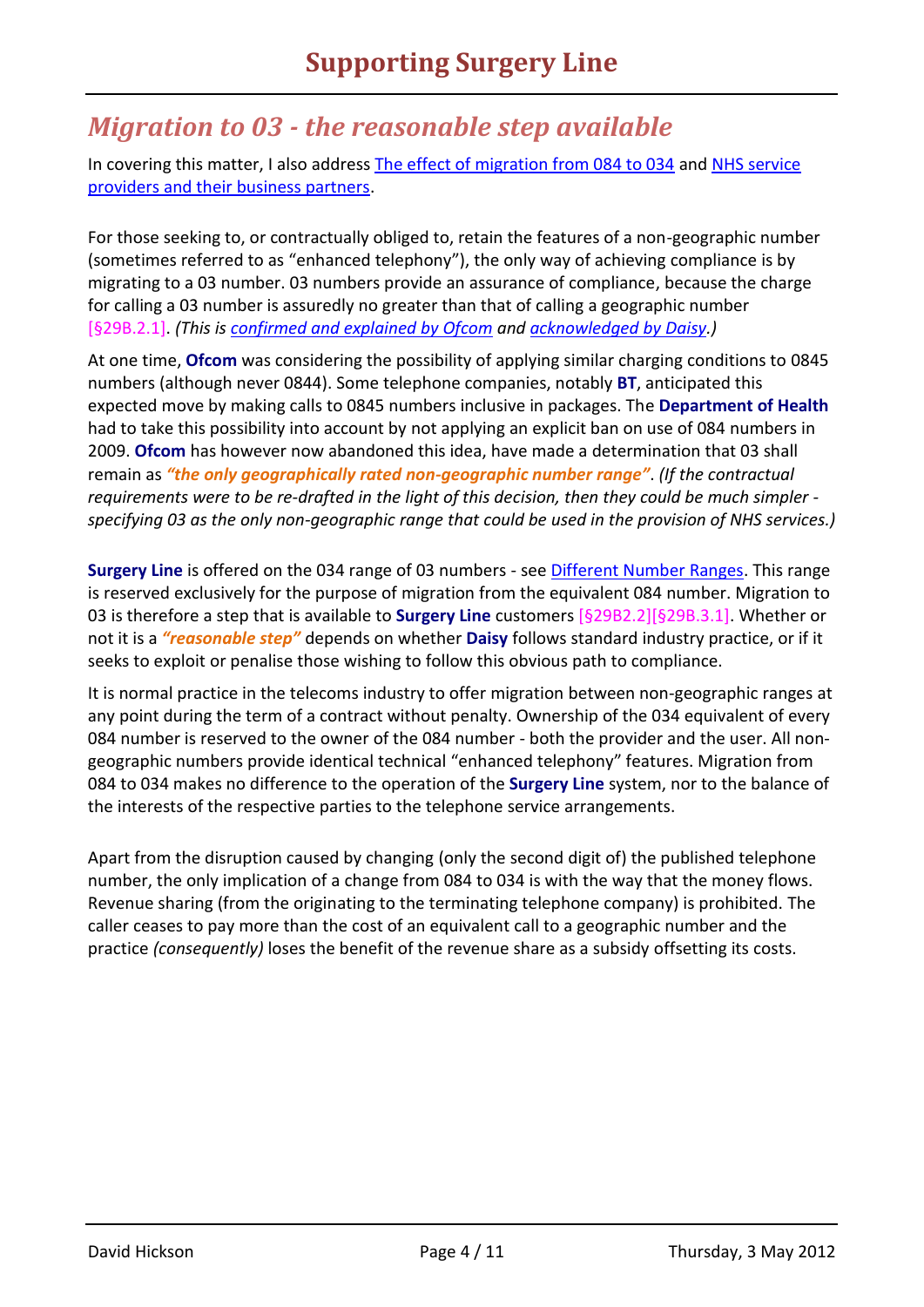#### **The effect of migration from 084 to 034**

There is no necessary material effect on the providers. **Talk Talk Business** provides the telephone network service to most, or perhaps all, **Surgery Line** users. I understand that **Daisy** acts as a reseller of this **Talk Talk Business** service, is the provider of some system components (as an agent for equipment providers, notably **Avaya**), provides some services directly and also acts as the agent for a finance company in a leasing arrangement.

For the providers, migration from 084 to 034 causes their variable income from revenue share to fall to zero, so that all costs are simply met by the practice, rather than the practice receiving or paying the balance that remains. Existing arrangements already address the variability of the income from the revenue share, which depends on the volume of calls to the revenue sharing number over the relevant period, i.e. how much premium revenue has been shared, from the additional call charges paid by callers.

On 03 numbers, because call originators cannot charge the higher rates necessary to support revenue sharing, which is prohibited, the full cost of the services must be met by the practice. As with calls to geographic numbers, callers pay their provider only for connecting the call.

The network provider to the practice will normally charge for the additional services ("enhanced telephony") by adding a charge for receiving calls, rather than as a rental addition. This mirrors the way in which network providers cover their costs when revenue sharing is in effect.

This variable charge is applied by the network service provider in place of the variable residual credit that normally remains after the costs of the network services have been met from the revenue share. This residual credit would be used to offset system costs, before the balance (debit or credit) is applied to the **Surgery Line** user's account. With a charge replacing the residual credit, and no relief of the system costs, the full cost of the system and whatever additional network services ("enhanced telephony") are deployed falls on the practice.

On a 03 number, the **Surgery Line** user will therefore be paying the full cost of the **Surgery Line** system, without the benefit of the subsidy derived from the premium charges paid by callers. There is no good reason why **Talk Talk Business** or **Daisy** should take more revenue by charging any more for their services when a 03, rather than a 0844, number is used - they simply have to levy charges on the practice to replace the subsidy received from the revenue share.

Because the charge for "enhanced telephony" is generally variable, being based on call volumes, this variability is likely to remain when the features are delivered through a 034, rather than 084, number.

The value of the revenue share is roughly equivalent to a retail charge (including VAT) of 4p per minute on type g11 0844 numbers, 5p per minute on type g6. This is the additional charge (notwithstanding further additional charges added by their phone providers) which callers are paying to call these numbers.

These values provide some indication of the amount by which practices should expect their bills to increase when migrating to 03.

<span id="page-4-0"></span>*(The above comments address the general principles normally followed by the telecoms industry. It is possible for Talk Talk Business and / or Daisy to offer other arrangements.)*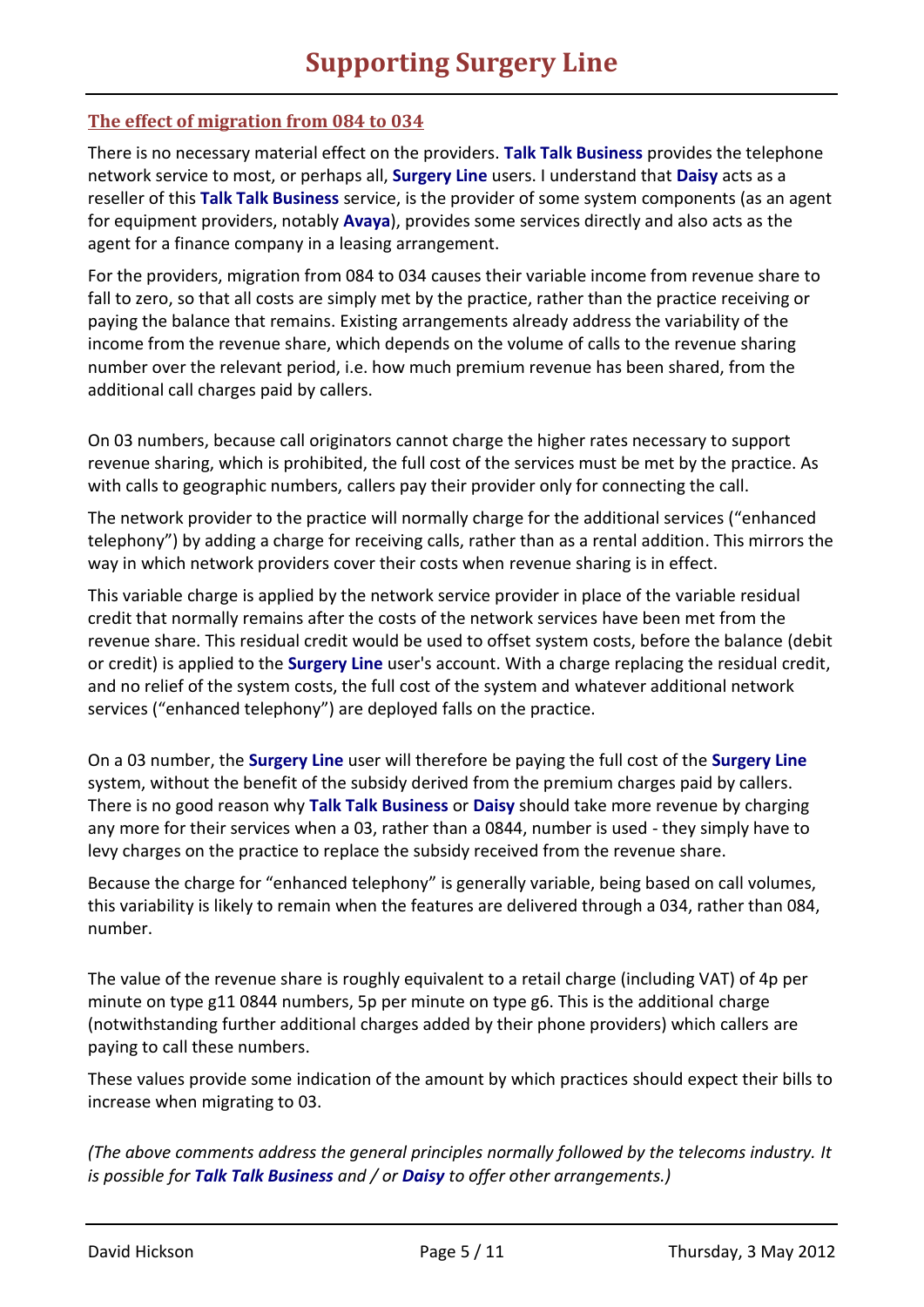#### <span id="page-5-1"></span>**NHS service providers and their business partners**

Independent bodies contracted to provide NHS services are provided with funding, from which they are expected to be able to meet the associated business costs for the facilities they use in delivering NHS services. *(In some cases, e.g. IT, special arrangements may apply.)*

GPs are renowned for their commercial awareness and expertise, as well as their dedication to the principles of the NHS, which is why they have been chosen to lead **NHS Clinical Commissioning Groups**. I cannot therefore fully understand why any practice should be unaware of how the commercial aspects of **Surgery Line** operates, nor indeed be reluctant to ensure that it carries total responsibility for the cost of its chosen telephone system.

It cannot be said that it is 'unreasonable' for a practice to meet, in full, the costs of a telephone system it has chosen to use. This is what applies in the case of all practices using geographic (or 03) numbers. It is however 'unreasonable" that **Surgery Line** users have been benefiting from a subsidy at the expense of patients and other callers up to date, by using 0844 telephone numbers.

Varying their telephone service arrangements (not their systems) by migrating from 084 to the equivalent 034 number must be seen as a *"reasonable step"* [\[§29B2.2\]\[§29B.3.1\]](http://tinyurl.com/dhtiny/docs?gms29b.pdf#D29B2). Only if **Daisy** applies unusual conditions to inhibit such migration, could this step be seen to be unreasonable.

I have long argued that **Talk Talk Business** and, what is now, **Daisy** should be in a position to assist existing **Surgery Line** users in migrating to 034 numbers for the remainder of their existing contracts. Whilst both are entitled to maintain their charges, simply transferring the burden thereof from the patient to the practice, they could find ways to relieve some of this burden.

One would hope that care would be taken to ensure that that the best possible terms are applied, and the potential for sacrificing some revenue be considered, as a gesture of goodwill. In the light of what has gone before, it would not be absurd to think that major companies with valued public reputations may be keen to do all they can to help ease their customers into compliance with the principles of the NHS, as now explicitly reflected in contractual conditions.

**Daisy** is seeking to sell extra services [\[\\*54\]](http://tinyurl.com/dhtiny/docs?slsupapr.pdf#D50), as an alleged support for compliance, rather than providing financial assistance for migration. This indicates that such help is unlikely to be forthcoming. **Daisy**'s failure to offer 030 numbers for new **Surgery Line** customers (the 034 range is exclusively available for migration), suggests that it believes the full cost of the **Surgery Line** system to be unaffordable for new customers.

It could appear that **Daisy** is seeking to squeeze every last drop of revenue out of a dying product, which was never properly sustainable. I have been disappointed to find that, on acquiring and adopting the **Surgery Line** product, **Daisy** has not sought to secure renewed business from those who are ending their contracts and new business from those who are not interested in wriggling around the edges of compliance with their contractual duties and the principles of the NHS.

<span id="page-5-0"></span>If **Daisy** wishes to assist **Surgery Line** users in achieving formal compliance with their NHS contracts without migrating from 084 to 034, then it could do so very effectively. It simply needs to openly and clearly show that taking on the cost of the **Surgery Line** system would not be a *"reasonable step"*, if the cost had to be met without subsidy at the expense of callers. This would provide the only compliant basis for continuing use of a number which callers pay more to call, by eliminating the option of migrating to 03, through failure of the 'reasonableness' test [\[§29B.4\]](http://tinyurl.com/dhtiny/docs?gms29b.pdf#D29B4).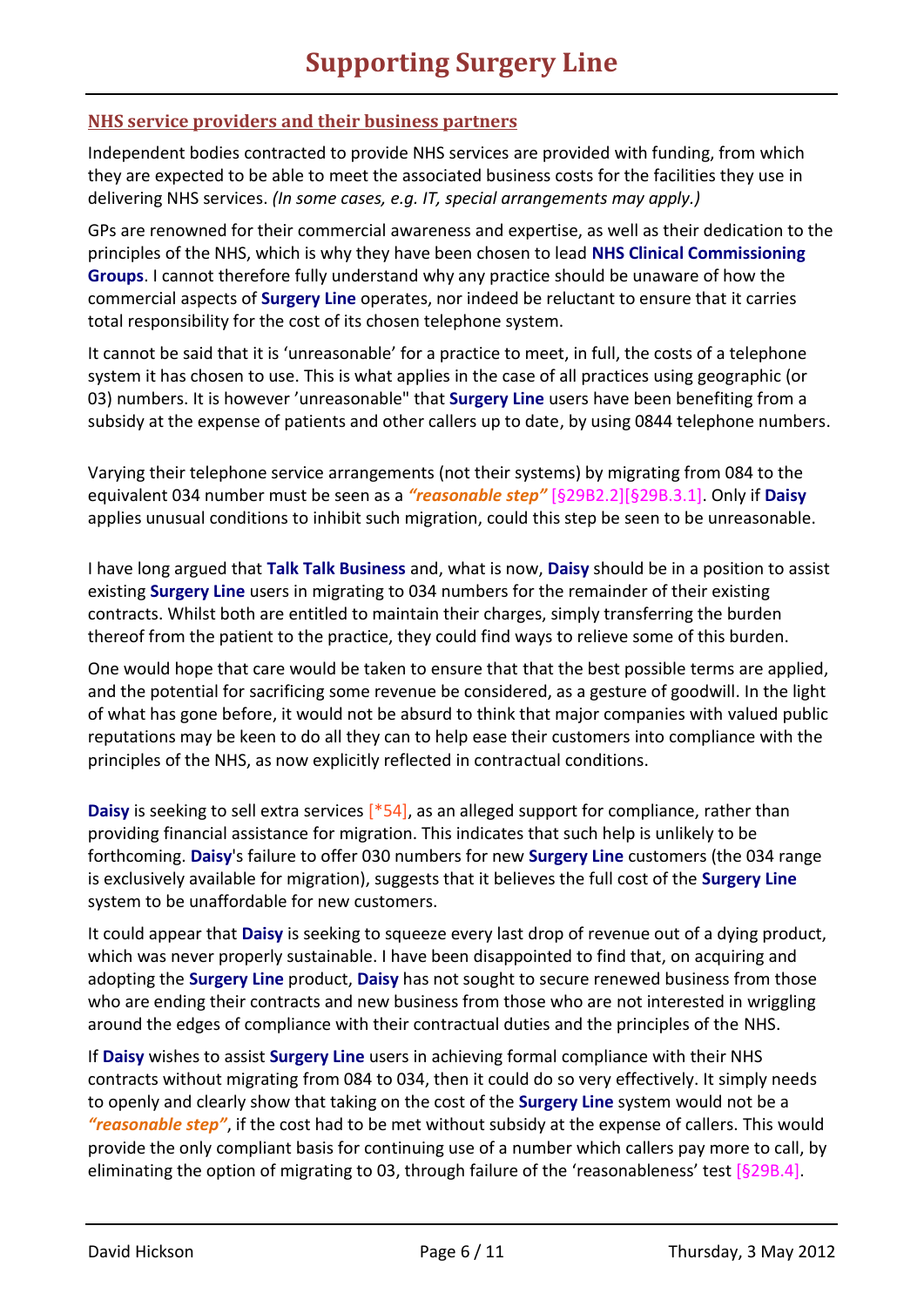## **The approach to compliance suggested by Daisy**

I comment on the general approach offered to the issue of the assessment of relative call costs.

I do so expressing some surprise that this rather silly argument continues, despite it being suggested [\[\\*54\]](http://tinyurl.com/dhtiny/docs?slsupapr.pdf#D50) that **Surgery Line** users need to take some action in order to achieve compliance with their NHS contractual obligations. Action is only necessary if callers pay more than the cost of an equivalent call to a geographic number  $[*22]$ .

I offer [my own publication of relevant relative call costs,](http://tiny.cc/GP084Costs) by simply quoting from (and linking to) the published tariffs for widely used telephone services. These show what persons pay.

This table indicates that unless callers to a practice can be shown to use only a very narrow range of telephone services, then they pay more to call the type g6 and type g11 0844 numbers currently used for **Surgery Line**, than for equivalent calls to geographic numbers.

*(I do not believe that the necessary evidence of such restricted use of telephone services could be assembled - nor does Daisy [\[\\*15\]](http://tinyurl.com/dhtiny/docs?slsupapr.pdf#D10).)*

## *"The arrangement as a whole"*

**Daisy** offers its commercially based view of the requirements, as they would apply to a business in the consumer marketplace [\[\\*12\]](http://tinyurl.com/dhtiny/docs?slsupapr.pdf#D10). **Daisy** is not a NHS body, nor a contracted provider of NHS services. Perhaps this is why it fails to understand the NHS and appears to be unaware of the statutory duty to *"have regard to the NHS Constitution"* [\(Health Act 2009 -](http://www.legislation.gov.uk/ukpga/2009/21/section/2) Section 2). This duty applies to NHS-contracted GPs and Primary Care Trusts and determines the way in which they have to consider the interests of patients.

The opening paragraph of the NHS Constitution (the first of the 7 [key principles\)](http://www.dh.gov.uk/prod_consum_dh/groups/dh_digitalassets/@dh/@en/@ps/documents/digitalasset/dh_113645.pdf#page=3) states: *"The NHS provides a comprehensive service, available to all … It has a duty to each and every individual that it serves"*.

This key principle is tied to th[e value](http://www.dh.gov.uk/prod_consum_dh/groups/dh_digitalassets/@dh/@en/@ps/documents/digitalasset/dh_113645.pdf#page=12) that *"We … make sure nobody is excluded"*, and the [right](http://www.dh.gov.uk/prod_consum_dh/groups/dh_digitalassets/@dh/@en/@ps/documents/digitalasset/dh_113645.pdf#page=12) *"to receive NHS services free of charge"*.

Because they must have regard to the NHS Constitution, those providing NHS services, and those charged with enforcing compliance with the contractual conditions relating to that provision, are unable to follow **Daisy** in dismissing consideration of the relevant interests of each and every patient [\[\\*14\]](http://tinyurl.com/dhtiny/docs?slsupapr.pdf#D10). *(There is no need to consider "all of their individual arrangements" [\[\\*15\]](http://tinyurl.com/dhtiny/docs?slsupapr.pdf#D10))*

The *"arrangement as a whole"* does indeed refer to *"the surgery as a whole"* [\[\\*13\]](http://tinyurl.com/dhtiny/docs?slsupapr.pdf#D10), including each and every patient that it serves. It also includes other callers [\[§29B.5.2.2\]](http://tinyurl.com/dhtiny/docs?gms29b.pdf#D29B4).

The right to access NHS services without incurring a charge to the benefit of the provider is not conditional upon one's choice of telephone service arrangements. It is neither necessary nor appropriate to consider these arrangements in detail  $[*15]$ . One must simply consider what callers pay to call the surgery as against what they pay to make equivalent calls to geographic numbers. If at least a significant number of them pay more, then "reasonable steps" must be taken.

<span id="page-6-0"></span>*(By suggesting an approach that is fundamentally incompatible with the NHS Constitution, it would seem that* **Daisy** *either does not understand the NHS, or seeks to change or undermine it.)*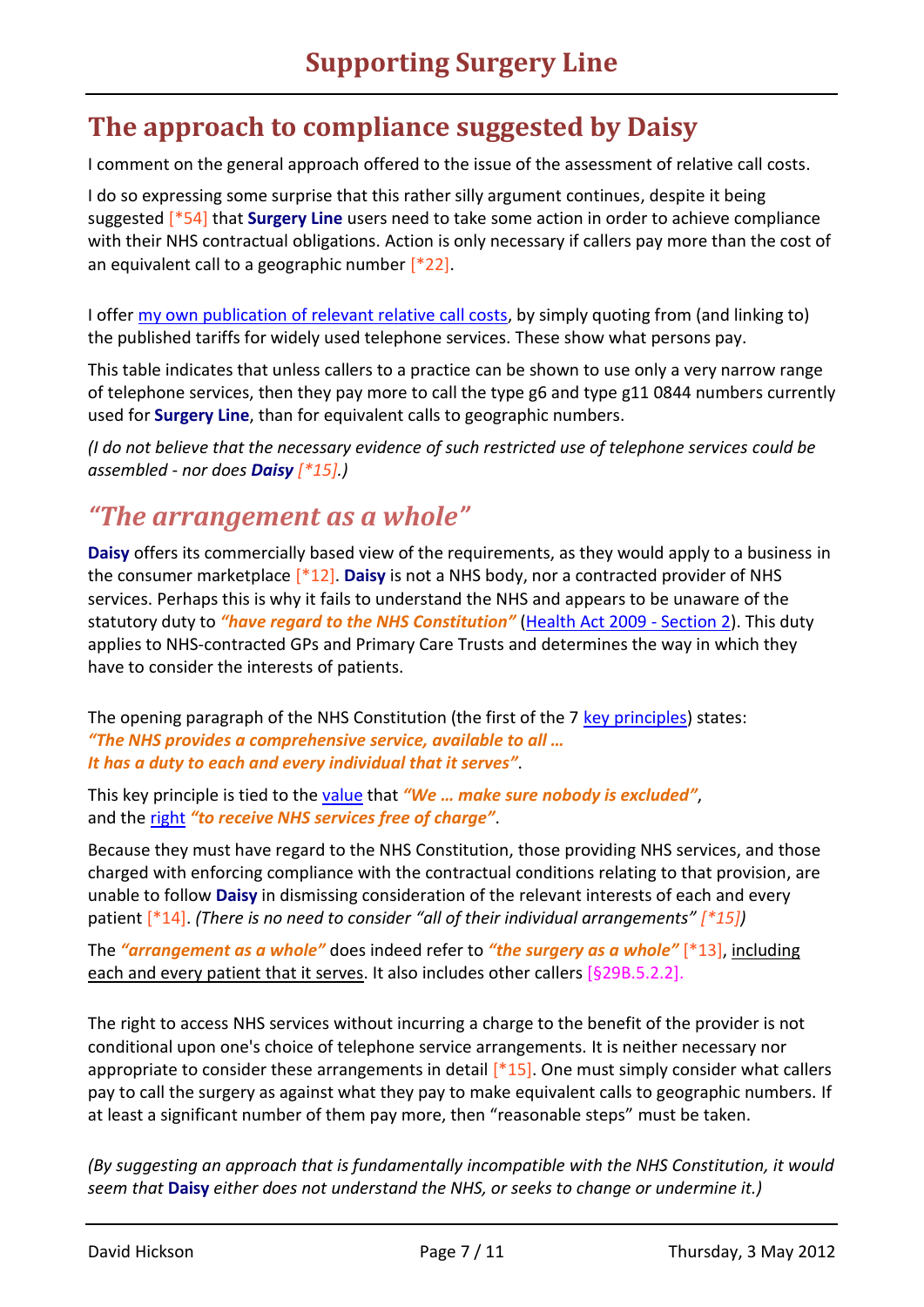## *Relative call costs*

The analysis undertaken and reported is irrelevant to the issue in question, not least because it seems to be attempting to find some "majority" position  $[*18]$ . It chooses however to focus instead on carefully selected "samples" of call costs  $[*17]$ . I address the 'selectivity' [below.](#page-8-0)

It would appear that this switch takes place because the analysis would be unable to deliver the desired conclusion if it addressed the vast majority of calls to geographic numbers, which are made under the terms of inclusive packages. This applies to both landlines and mobiles, although it is only discussed in the context of the latter  $[44-43]$ . I cover this issue [below.](#page-9-1)

### **Payphones**

These are disregarded [\[\\*31\]](http://tinyurl.com/dhtiny/docs?slsupapr.pdf#D30), although the "Further Guidance" points out that there is nothing in the requirements to permit them to be ignored. They were mentioned in the Westminster Hall Debate on 24 January 2012 referred to by **Daisy** [\[\\*27\]](http://tinyurl.com/dhtiny/docs?slsupapr.pdf#D20), at [column 55W](http://www.publications.parliament.uk/pa/cm201212/cmhansrd/cm120124/halltext/120124h0002.htm#stpa_239) - *"The regulations cover landlines, mobiles and payphones equally"*. This point has been made many times.

*(It may be recalled that, at one time, Daisy/NEG claimed that the requirements did not require consideration of calls from mobile phones - see [these comments to the media](http://www.leamingtoncourier.co.uk/news/local/company-defends-charges-for-calling-gp-practices-1-2638960) [\[\\*41\]](http://tinyurl.com/dhtiny/docs?slsupapr.pdf#D40). Daisy confirms this point In [these](http://www.wyesurgery.co.uk/website/G82142/files/Leaflet.pdf) "facts", where it also suggests that landline calls from providers other than BT need not be considered.)*

A call of more than 30 seconds costs vastly more to a 084 number than to a geographic number.

### **Landlines**

*"Anomalous outliers"*, e.g. callers who incur a penalty charge for calling a geographic number outside the terms of their chosen call plan, could perhaps be disregarded by some  $[*25]$ .

Rather than disregarding this example of an anomalous *(and, in the case of BT, wholly perverse)* situation, **Daisy** uses this case as its only example for **BT** [\[\\*32\]](http://tinyurl.com/dhtiny/docs?slsupapr.pdf#D30), suggesting that *"this is the most comprehensive and best possible comparison for GP surgeries"* [\[\\*33\]](http://tinyurl.com/dhtiny/docs?slsupapr.pdf#D30).

The analysis does disregard **the most widely-used landline tariff** - **BT Unlimited Anytime**.

It is only in one case that the analysis addresses a particular type of number and gives a specific call charge - 0844 call type g11 for **Virgin Media** at 8.16 ppm [\[\\*34\]](http://tinyurl.com/dhtiny/docs?slsupapr.pdf#D30).

It however disregards **the type most widely used by Surgery Line customers** - 0844 call type g6. At 12.41 ppm for **Virgin Media** callers, this is seen to be more expensive than the comparative geographic call cost used *(the 'out of plan' penalty charge)*.

Again the most widely-used **Virgin Media** tariff - **Talk Unlimited** is disregarded.

75% of calls made by **Virgin Media** residential customers are covered by inclusive packages. In this sizable majority of cases the customer pays nothing for the call if calling a geographic number, not 9.94 ppm [\[\\*35\]](http://tinyurl.com/dhtiny/docs?slsupapr.pdf#D30) plus 14.94p *(the connection charge is only paid once, not every minute)* [\[\\*36\]](http://tinyurl.com/dhtiny/docs?slsupapr.pdf#D30).

As is also true for **BT** and other providers, **Virgin Media** is increasing these penalty charges for 'out of plan' calls to geographic numbers at a rate well above inflation. This both reflects and encourages a high rate of take up for the most inclusive package that matches the pattern of calling. Calls that are always excluded (e.g. to 0844 numbers) are not covered by this move, although they are affected by the parallel increases to the connection charge / call setup fee.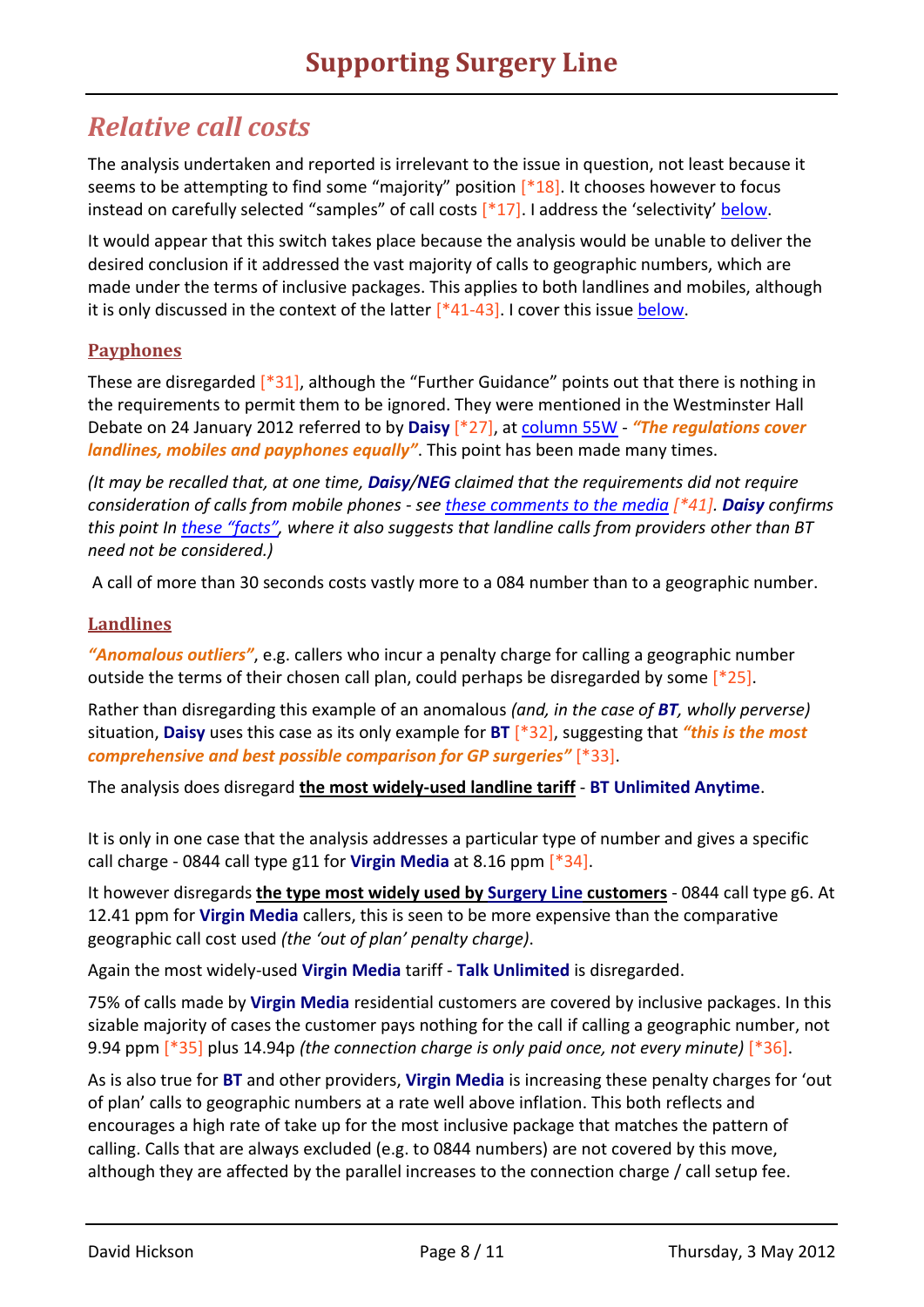### **Mobiles**

The analysis considers the cost of calling a group of types of number (all 084 numbers) [\[\\*45\]](http://tinyurl.com/dhtiny/docs?slsupapr.pdf#D40), including types (084**5**) that are much cheaper to call than the numbers in question (and are more widely used). It therefore provides no useful information, as it fails to address the point at issue.

Special conditions currently apply to charges for calls to 084**5** numbers from all mobile phones due to an ongoing commercial dispute between the mobile operators and **BT**. Whilst this continues, the mobile operators have been obliged to reduce their rates for 084**5** calls. Although the effect of this is seen in the figures used in the analysis  $[445][452]$  it has no bearing whatsoever on the cost of calling the 084**4** numbers used for **Surgery Line**. *(This point applies to both Contract and PAYG.)*

PAYG phones are rarely used for calls to non-geographic numbers, due to the considerable additional expense  $\lceil *51 \rceil$ . One notable exception is the special 080 helpline and DWP numbers that are free to call from mobiles. By selecting calls to all non-geographic numbers [\[\\*52\]](http://tinyurl.com/dhtiny/docs?slsupapr.pdf#D50) in the analysis of costs in this case, **Daisy** ensures that the 'cost' of these calls is also included.

## <span id="page-8-0"></span>*A selective view*

Since 2004, **Surgery Line** has been promoted on the basis that it costs callers no more to call a 0844 number than to call a geographic number, even though this has never been true.

*(It is only since the recent marked increase in the unregulated penalty charges for out of plan landline calls to geographic numbers that any call to a geographic number has been more expensive than the regulated cost of a call to a 0844 number through BT and those who follow its perverse pricing structure. Three years ago it was possible to say that every call to a 0844 g6 and g11 number was more expensive than a call to a geographic number.)*

Having been required to cease considering only **BT** and then to cease considering only landlines, it is quite remarkable to see attempts to maintain this fiction continue. As indicated above, some very particular approaches have to be taken to achieve the desired result  $[*16][*53]$  $[*16][*53]$ .

This latest effort is characterised by considering only Out of Plan and Out of Bundle penalty charges for calls to geographic numbers  $[*32][*35][*44]$  $[*32][*35][*44]$ , even though they only represent a small proportion of calls made. It could be fairly argued that these are the "anomalous outliers" [\[\\*25\]](http://tinyurl.com/dhtiny/docs?slsupapr.pdf#D20).

In the case of Mobile Phones it has also been necessary to use aggregated figures  $[*45][*52]$  $[*45][*52]$ , including numbers that are cheaper to call than those used for **Surgery Line**.

## <span id="page-8-1"></span>*The wider view*

The vast majority of calls to geographic rated numbers made today are covered by a bundle or "unlimited" package. That is how all landline and contract mobile services are sold; bundles are also increasingly being used with PAYG deals. Calls to 0844 numbers are invariably excluded from such arrangements (apart from some high cost 'premium only' bundles).

*(The situation with 0845 numbers is more complex for a variety of reasons and should not be used to confuse the much simpler position with 0844, and 0843, numbers.)*

**Originating call providers have to pay on a revenue share equivalent to 4p or 5p per minute in the case of the 0844 numbers used by Surgery Line. It is natural and inevitable that this cost is passed on to callers and that these calls cannot be covered by packages.** Many in the telecoms industry think it bizarre that there is seen to be any grounds for discussion of this issue.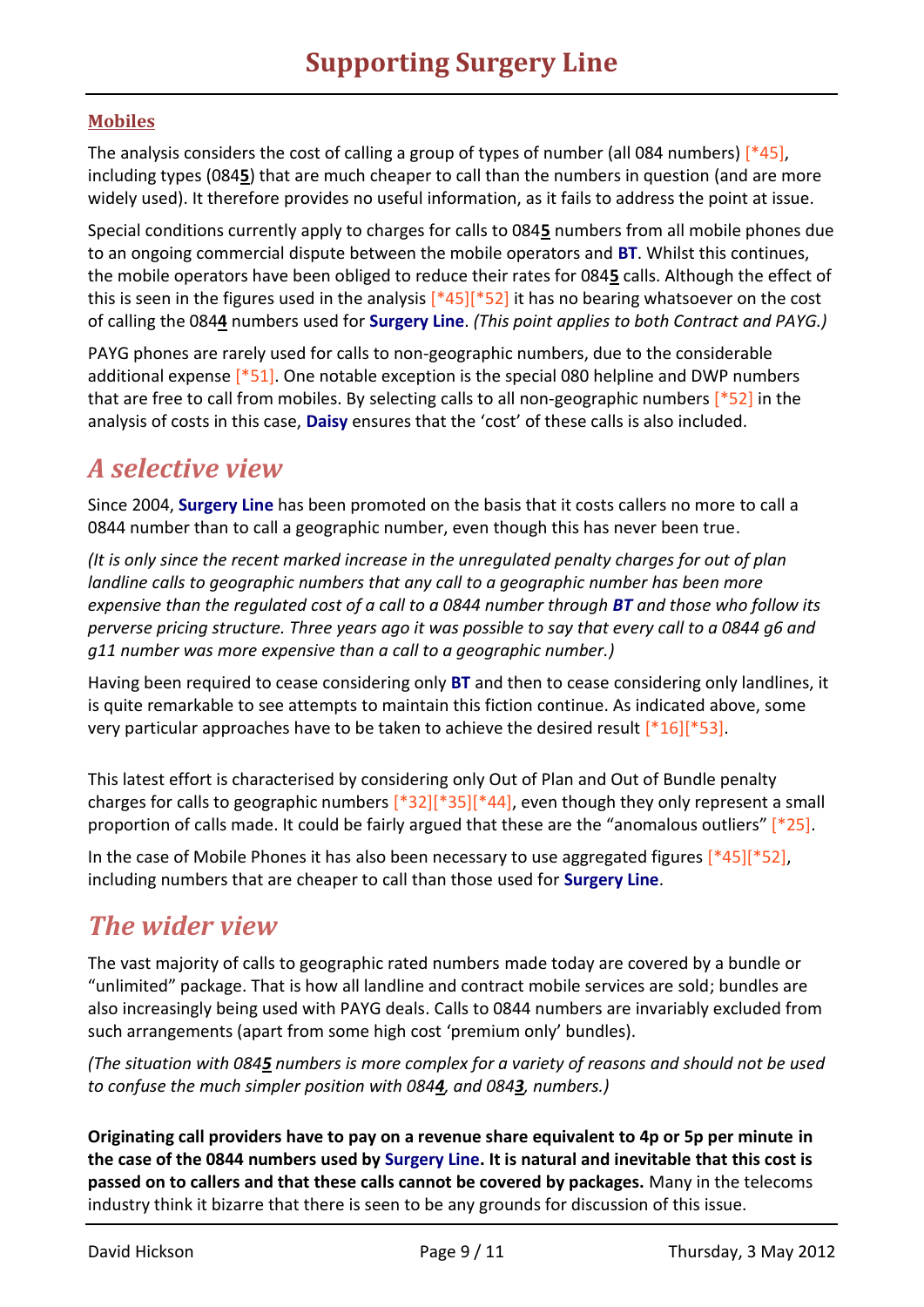#### <span id="page-9-0"></span>**Looking at the situation widely**

The one [Surgery Line customer case study](http://www.networkeuropegroup.com/pdf/gps/practice-managers.pdf) that remains linked to the [website,](http://www.networkeuropegroup.com/gps-case-studies.html) [others](https://www.google.co.uk/search?q=site%3Awww.networkeuropegroup.com%2Fpdf%2Fgps%2F) having been de-linked followin[g intervention by the ASA,](http://www.asa.org.uk/ASA-action/Adjudications/Advanced-Search.aspx?Start=12/7/2011&End=12/7/2011&Advertiser=NEG%20Ltd&Medias=20#2) includes a notable quotation.

*"I've met a number of practice managers who think that Surgery Line sounds almost too good to be true," says Chapman [Richard Chapman, then CEO of NEG], "but after it's been installed, they realise that NEG delivers everything we promise, and more."*

Whether or not **NEG** / **Daisy** can deliver the apparently impossible at its own expense, practice managers could do well to consider whether the suggestion of what telephone companies do sounds too good to be true. Practices are being asked to believe that call originating telephone companies deliver a 4p or 5p per minute equivalent revenue share benefit to subsidise the surgery telephone service and system, via **Talk Talk Business** (probably) and **Daisy**, without recovering this money from the caller.

When someone promises something that sounds too good to be true, one is generally best advised to look carefully and take independent advice. If they claim that they have delivered it, when doing so depends on the commercial decisions of others, over whom they have no control, one should be especially careful.

**Daisy** is very right to now encourage caution  $[26]$  on the part of those who may have been previously misled into believing that *"the Department of Health would be happy for an NHS body such as yours to get this reassurance in the form of [this letter from NEG to you](http://homepage.ntlworld.com/davidhickson/NHS.Patient/NEG%20Letter%2020100119.pdf) confirming that the cost of calls via the Surgery Line solution is no higher"*.

As [stated above,](#page-5-1) it is right that independent and commercially aware businesses make their own judgements about how to apply the principles of the NHS and deploy their resources interacting with other businesses of which they are the equal. As providers of public services, they can answer for themselves to those who hold them to account for compliance with their contractual duties.

# <span id="page-9-1"></span>*Considering inclusive (unlimited) and bundled calls*

**Daisy** rightly makes the point that it is not a simple matter to compare the economic cost of calls invariably excluded from packages with those which are included [\[\\*42\]](http://tinyurl.com/dhtiny/docs?slsupapr.pdf#D40).

It therefore totally ignores landline calls made under the terms of inclusive packages [\[\\*32\]\[\\*35\]](http://tinyurl.com/dhtiny/docs?slsupapr.pdf#D30) and mobile calls made under the terms of bundles [\[\\*45\]](http://tinyurl.com/dhtiny/docs?slsupapr.pdf#D40)[\[\\*52\]](http://tinyurl.com/dhtiny/docs?slsupapr.pdf#D50), even though these represent the overwhelming majority of calls made by residential customers. It is possible that some may be misled into believing that the penalty charges incurred for making 'out of plan' calls are intended to be representative of the cost of inclusive calls. The use of selected cases is acknowledged  $[*17]$ , but the conclusions fail to indicate that the very limited nature of the analysis renders it worthless.

If one were conducting a study into the economic **cost** of telephone calls, it would indeed be necessary to consider all factors, but it would be improper to ignore the majority case.

This is however not what is required in this matter, which is about whether or not callers **pay** more to make one type of call as against another. The contractual requirement is simply to consider what "persons pay" to make calls to a GP surgery [\[§29B.2.1\]](http://tinyurl.com/dhtiny/docs?gms29b.pdf#D29B2).

When calling their GP surgery, patients have already chosen a telephone calls package. They **pay** extra to make some calls, but not to make others.